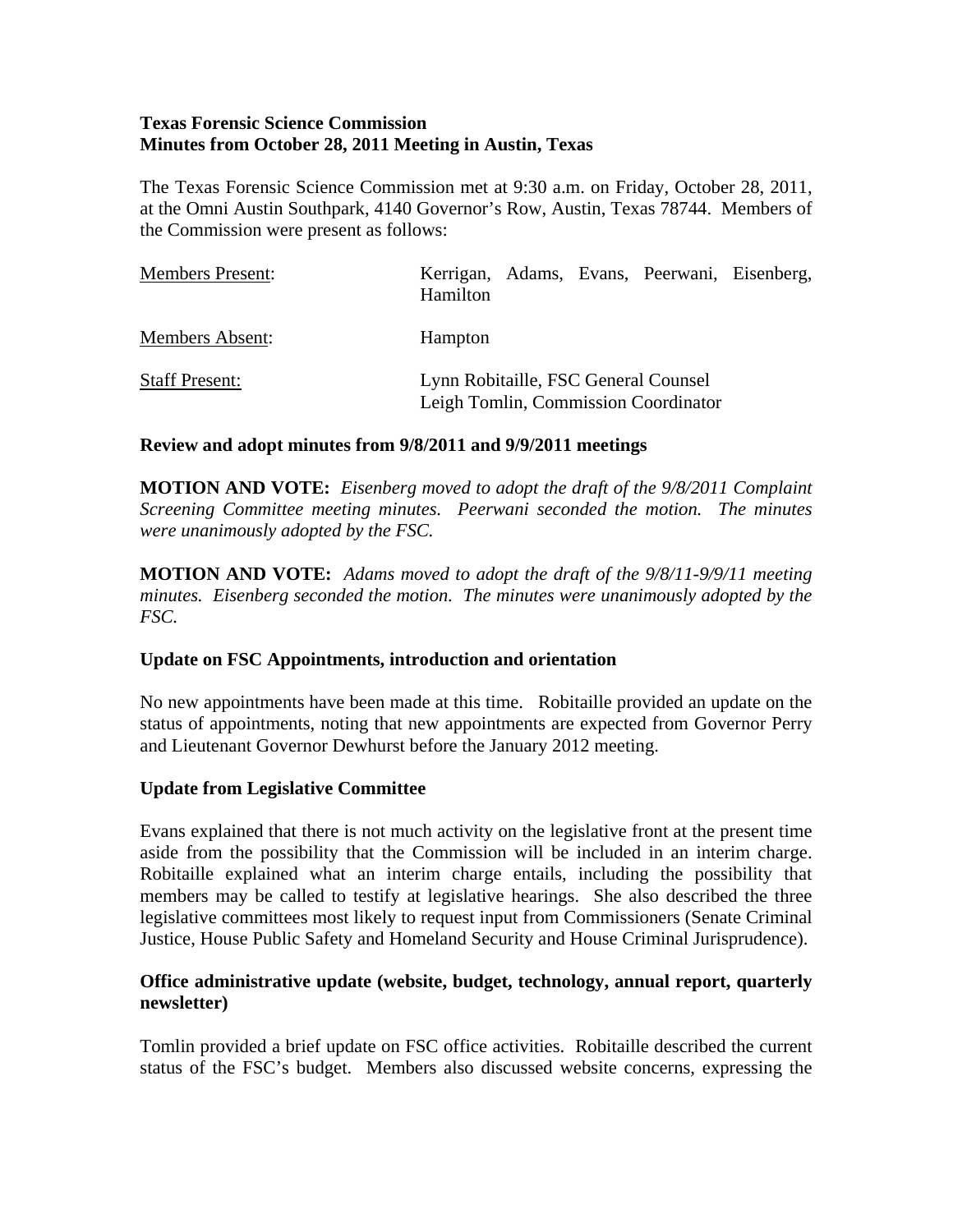need for a plan for a new website by the next meeting. Tomlin and Robitaille will work with SHSU and/or UT to begin implementing plans for a new FSC website.

Members discussed producing an electronic, semi-annual quarterly newsletter. A draft of the newsletter will be prepared and circulated by staff for review at the January 2012 meeting.

Members discussed producing a consolidated annual report. Members will email content suggestions to staff as staff prepares the first annual report. A draft of the report will be presented at the January 2012 meeting for member comment and approval. The report will be prepared both in hard copy and electronic format.

# **Discuss and consider any amendments to the policies and procedures**

No amendments to the policies and procedures were made at this meeting.

Members discussed the current format of FSC minutes and decided to follow the same format, but focusing on a more thorough historical record and transparency in future meeting minutes.

# **Discuss and consider recommendations from Complaint Screening Committee**

Complaint Screening Committee Chair, Eisenberg, lead a discussion on pending FSC cases.

# Complaint #11-13, (Federal Ct., Handwriting Analysis/Photograph Analysis)

**MOTION AND VOTE:** *Eisenberg moved to dismiss the complaint based on members' recognition that it is based on an ineffective assistance of counsel allegation and does not involve forensic analysis conducted by an accredited laboratory within the meaning of the FSC's enabling statute. Thus, the complaint falls outside the jurisdiction of the FSC. Members then directed staff to forward the complaint to the Innocence Project of Texas so that they may assess the matter and determine whether additional action is merited. Kerrigan seconded the motion. The motion was unanimously adopted by the FSC.* 

### **Update on APD and Moon memo distribution**

Tomlin provided an update on final distribution of APD and Moon reports to appropriate agencies and stakeholders. Final reports are also published on FSC website.

### **Discuss Willis/Willingham addendum and status of recommendations**

Peerwani reported on a collaborative meeting with the State Fire Marshal's Office, Innocence Project of Texas, and FSC counsel, Lynn Robitaille. The purpose of the meeting was to discuss proposed methods for approaching Recommendation #2 in the Willis/Willingham report regarding a retroactive review of arson cases.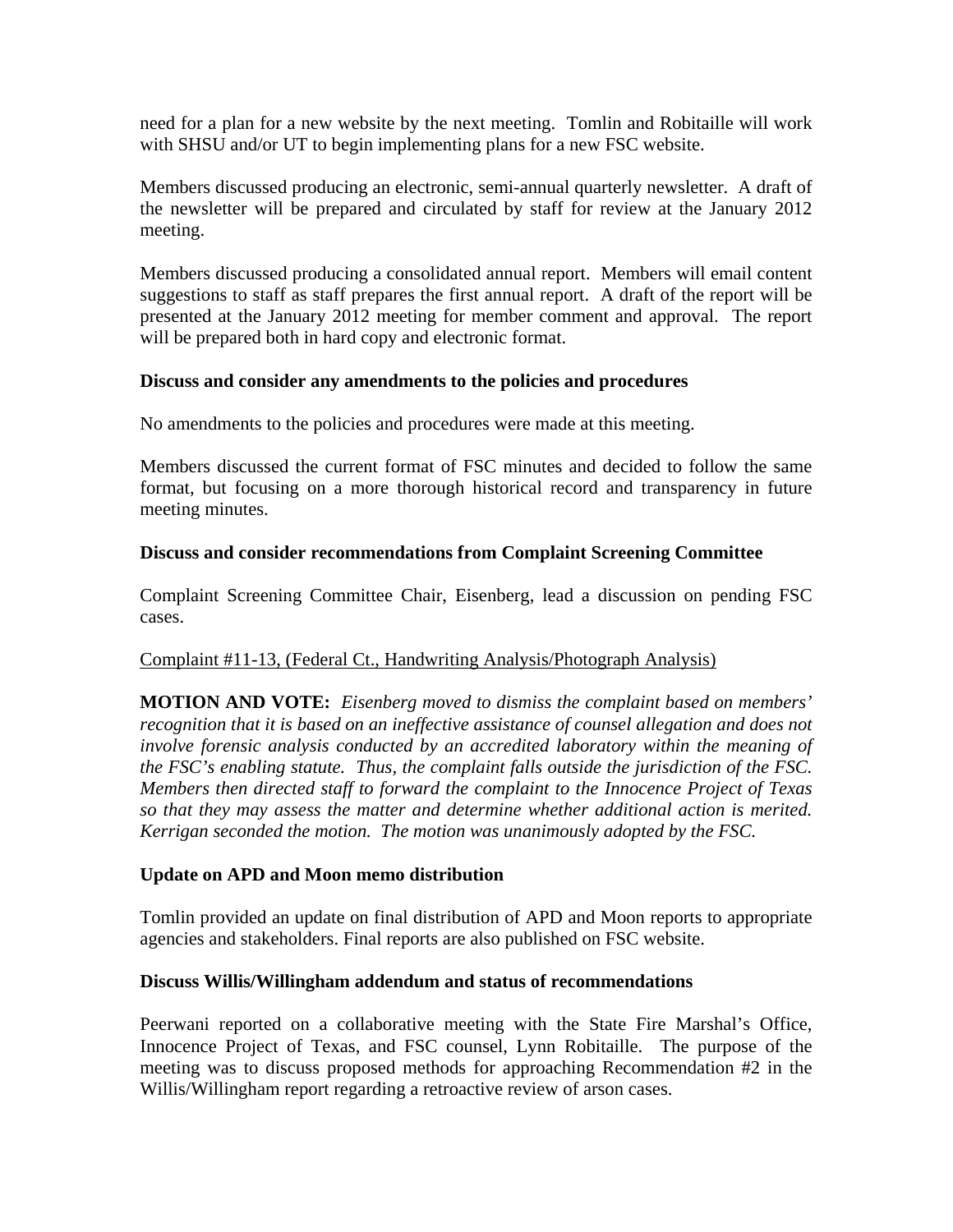Jeff Blackburn, Chief Counsel of the Innocence Project of Texas, outlined the organization's initial thoughts on a proposed methodology for identifying cases, and agreed to report back with additional details at the next meeting.

Stephen Saloom, Policy Director of the national Innocence Project, explained that the organization is comfortable with the approach being taken by the various entities involved and will offer resources and support as requested.

Robitaille read the entire Willis/Willingham addendum report aloud for Commissioners and the public in attendance at the meeting.

**MOTION AND VOTE:** *Adams moved to adopt the Willis/Willingham addendum as drafted by counsel, Robitaille. Kerrigan seconded the motion. The motion was unanimously adopted by the FSC.* 

### **Discuss status of EPPD crime lab investigation**

Kerrigan updated members on EPPD crime lab investigation and informed members of EPPD crime lab site visit by the FSC scheduled for December 13, 2011.

Members discussed the importance of efficiency and transparency for investigative panel meetings, which constitute less than a quorum of members. Members agreed that working sessions that are deliberative in nature should be open to the public, but nondeliberative meetings convened for the purpose of gathering information to present to the full FSC for discussion should be permitted by telephone to ensure efficient and timely investigations.

**MOTION AND VOTE:** *Evans moved for the EPPDCL investigative panel to be authorized by the FSC to have closed meetings strictly on non-deliberative issues for efficiency purposes. Eisenberg seconded the motion. The motion was unanimously adopted by the FSC.* 

Members may allow non-deliberative closed meetings in the future for informationgathering purposes, such as the one voted on above for the EPPD investigative panel. A decision on this issue will be made on a case-by-case basis.

### **Update on forensic development initiatives**

Kerrigan discussed ongoing forensic development initiatives and the development of plans for a forensic science conference next June 4-5, 2012 (either in Plano, TX or Austin, TX) in collaboration with the Texas Criminal Justice Integrity Unit. Kerrigan and staff will work with Judge Hervey's office to set up a steering committee for the conference.